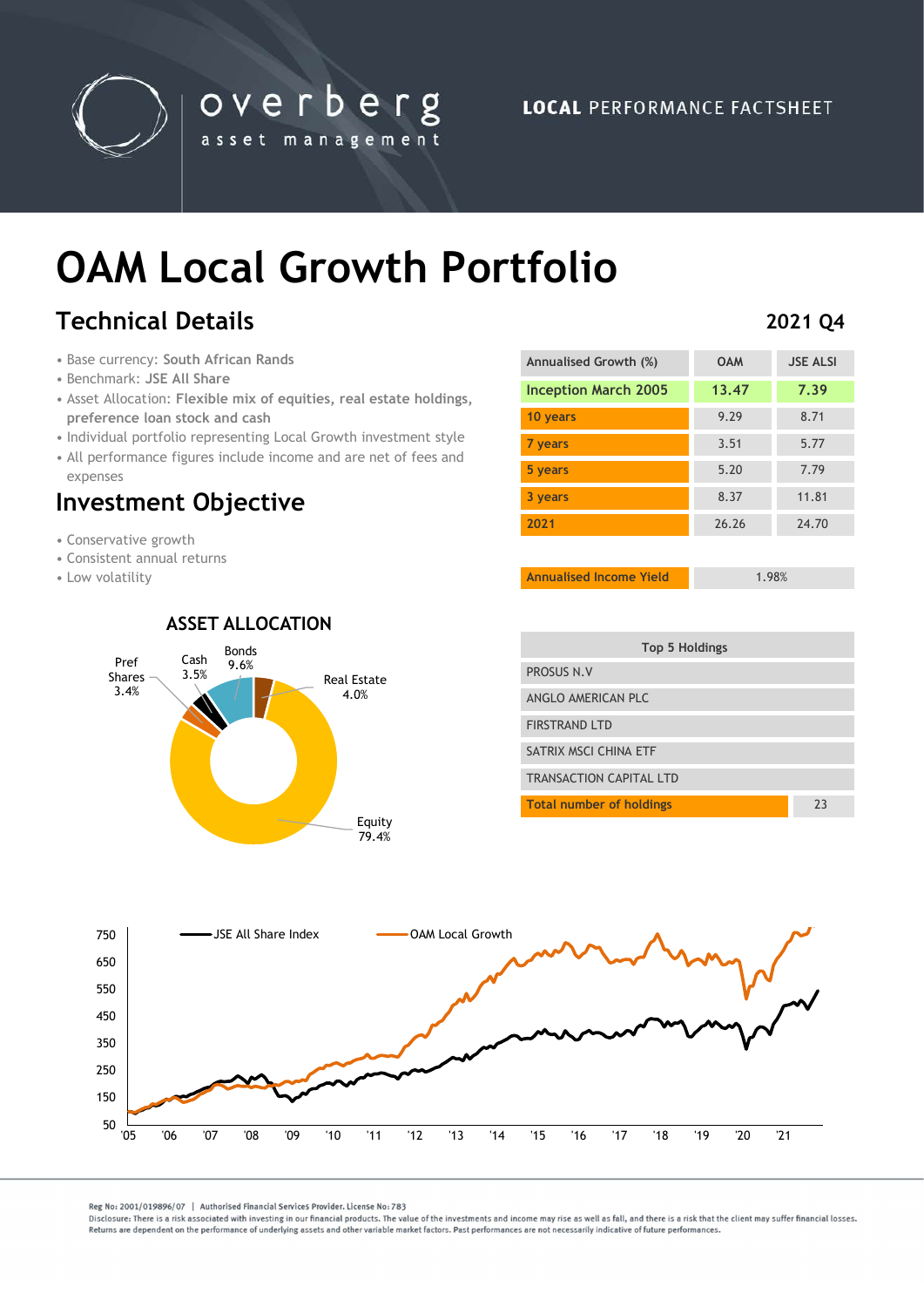

### Local Market Review and Strategy Outlook for the quarter ended December 2021

overberg

asset management

Helped by a strong finish to the year, the JSE produced exceptional returns in 2021. As confidence grows in the strength of the global economic recovery, investment appetite appears to be veering towards more cyclical markets and equity sectors. This trend benefits emerging markets. South Africa, a major commodity producer with the added attraction of low valuations, is a key beneficiary and outperformed the emerging market average. The JSE All Share index surged by 14.67% in the fourth quarter (Q4), capping a 24.07% return for the full year. Commodity stocks shone in the final quarter lifting the Resources 20 index by 22.19% and 23.27% for the year. The industrial 25 index gained 16.45% in the quarter and 22.71% over the year, while the Financial 15 index gained a similar 22.71% over the year but returns were spaced differently with a relatively modest Q4 return of just 1.20%. Equity market returns were even impressive in hard currency terms despite the rand's 9.32% depreciation versus the dollar over the year from R/\$14.59 to 15.95. However, this meant that the 8.35% annual return in the All-Bond Total return Index was entirely eroded in dollar terms. The dollar gold price gained in the final quarter by 4.24% but over the year drifted by 3.49% from \$1894 per ounce to \$1827.

Equity markets are forward looking. In typical fashion they looked past the effect of July's riots, Covid lockdowns, NUMSA strike activity and energy outages, which all conspired to cut economic activity. GDP contracted in Q3 by 1.5% quarter-on-quarter and the unemployment rate recorded a new high of 34.9%. However, forward-looking confidence measures appear to be recovering. The Absa manufacturing purchasing managers' index (PMI) climbed sharply in November from 53.6 to 57.2, well above the expansionary 50-level. The survey suggests businesses are looking towards an improving environment in 2022. The IHS Markit PMI, which measures conditions across the entire private sector, regained the key 50-level in November, rising from 48.6 to 51.7. However, the outlook is clouded by a weak reading in the RMB/BER Business Confidence index, which after dropping from 50 to 43 in Q3, remained at that level in Q4, which is discouragingly below the neutral 50 mark. Business confidence is an important ingredient for much needed fixed investment, which helps spur job creation and economic growth.

The South African Reserve Bank, in its latest policy meeting in November, estimates GDP growth in 2021 will register a robust 5.2% but its forecasts for 2022 and 2023 are comparatively modest at 1.7% and 1.8% due primarily to continued structural headwinds, including persistent energy outages, fiscal imbalances and insufficient structural economic reforms. Despite record high unemployment and sluggish economic growth, the Reserve Bank hiked the repo rate by 25 basis points from 3.50% to 3.75%, citing increased inflation risk. Consumer price inflation (CPI) has risen above the mid-point of the SARB's 3-6% target and accelerated again in November from 5.0% to 5.5% year-onyear. Supply chain bottlenecks and rising commodity prices caused producer price inflation to accelerate from 7.2% to 8.1%, which could spill over into consumer inflation if companies pass on their cost increases. The SARB projects the repo rate will rise steadily in quarterly increments of 25 basis points throughout 2022, 2023 and 2024, which would result in a terminal rate of 6.75%. This would not exceed the recent 2016 peak of 7.0%, an unlikely eventuality given the considerable slack in the local economy. Moreover, the unprecedented current account surplus, measuring 3.6% of GDP in Q3, and likely capital flows into emerging markets, should protect the rand from the volatility that typically raises the SARB's inflation anxieties. As base effects flush out of the system, inflation is likely to ease back over coming months, allowing the Reserve Bank to adopt a more gradual monetary policy normalisation and maintain easy settings for longer.

The fourth quarter contained numerous political and macro-economic developments, mostly positive. The ANC lost considerable support in the local government elections held on 1st November, with its share of the vote dropping to 47% compared with 54% in 2016 and 63% in 2011, indicating political and patronage losses for the ruling party. The

Reg No: 2001/019896/07 | Authorised Financial Services Provider. License No: 783

Disclosure: There is a risk associated with investing in our financial products. The value of the investments and income may rise as well as fall, and there is a risk that the client may suffer financial losses. Beturns are dependent on the performance of underlying assets and other variable market factors. Past performances are not necessarily indicative of future performances.